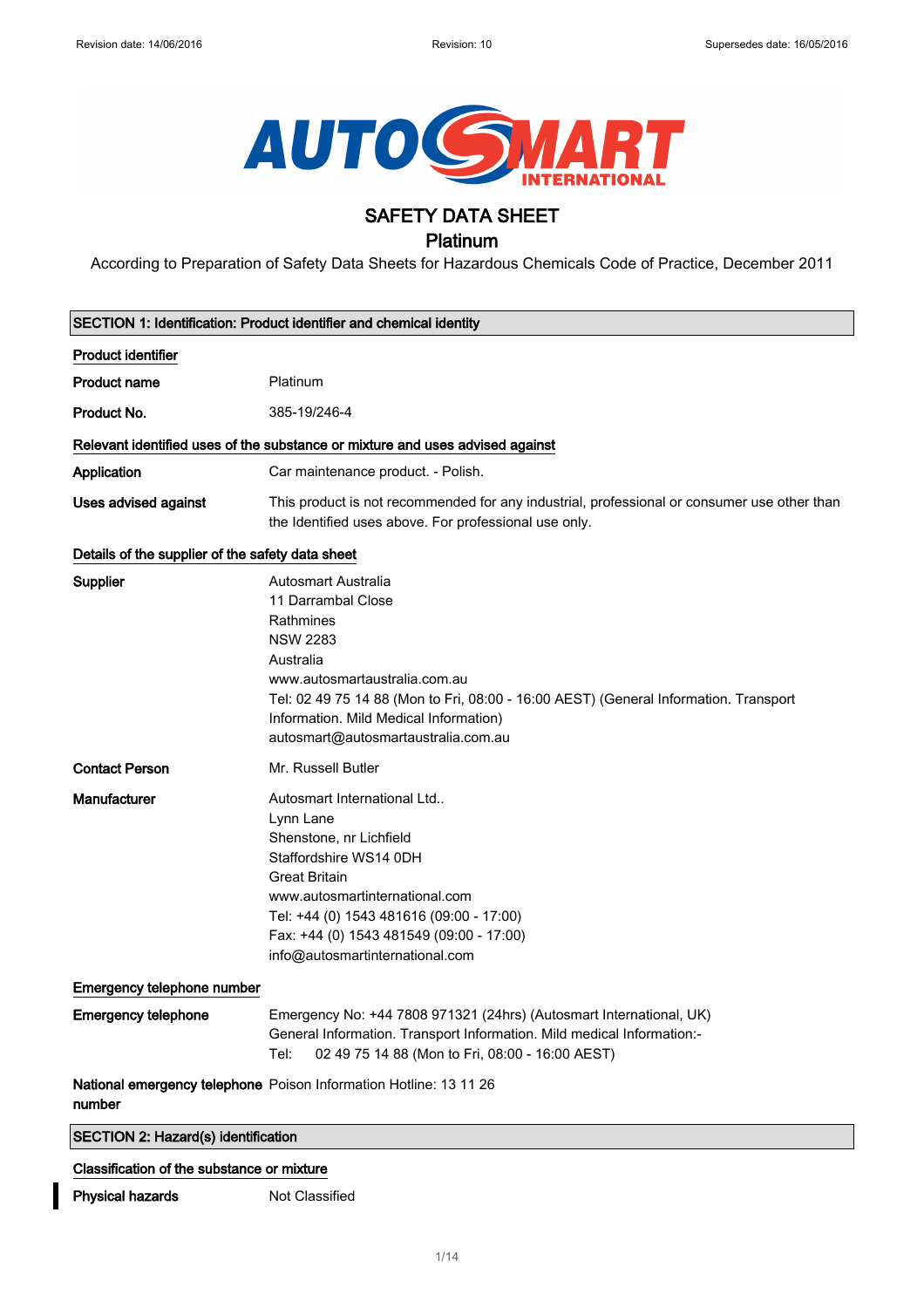| <b>Health hazards</b>           | Eye Irrit. 2A - H319 STOT SE 3 - H336                                                                                                                                                                                                                                                                                           |  |
|---------------------------------|---------------------------------------------------------------------------------------------------------------------------------------------------------------------------------------------------------------------------------------------------------------------------------------------------------------------------------|--|
| <b>Environmental hazards</b>    | Not Classified                                                                                                                                                                                                                                                                                                                  |  |
| Label elements                  |                                                                                                                                                                                                                                                                                                                                 |  |
| Pictogram                       |                                                                                                                                                                                                                                                                                                                                 |  |
| Signal word                     | Warning                                                                                                                                                                                                                                                                                                                         |  |
| <b>Hazard statements</b>        | H319 Causes serious eye irritation.<br>H336 May cause drowsiness or dizziness.                                                                                                                                                                                                                                                  |  |
| <b>Precautionary statements</b> | P261 Avoid breathing vapours.<br>P261 Avoid breathing dust.<br>P280 Wear protective gloves.<br>P305+P351+P338 IF IN EYES: Rinse cautiously with water for several minutes. Remove<br>contact lenses, if present and easy to do. Continue rinsing.<br>P403+P233 Store in a well-ventilated place. Keep container tightly closed. |  |
| Contains                        | Hydrocarbons, C9-C11, n-alkanes, isoalkanes, cyclics, <2% aromatics                                                                                                                                                                                                                                                             |  |

## Other hazards

This product does not contain any substances classified as PBT or vPvB.

### SECTION 3: Composition and information on ingredients

## Mixtures

Hydrocarbons, C9-C11, n-alkanes, isoalkanes, cyclics, <2% aromatics

CAS number: 64742-48-9

## Classification

Flam. Liq. 3 - H226 STOT SE 3 - H336 Asp. Tox. 1 - H304

### Anhydrous Aluminium Silicate 5-10% and the state of the state  $5$ -10% of the state  $5$ -10% of the state  $5$ -10% of the state  $5$ -10% of the state  $5$ -10% of the state  $5$ -10% of the state  $5$ -10% of the state  $5$ -10% of th

CAS number: 92704-41-1

Substance with a Community workplace exposure limit.

# Classification

Not Classified

Siloxanes and Silicones, 3-[(2-aminoethyl)amino]propyl Me, di-Me

CAS number: 71750-79-3

## Classification

Skin Irrit. 2 - H315 Eye Dam. 1 - H318 2<3%

20<30%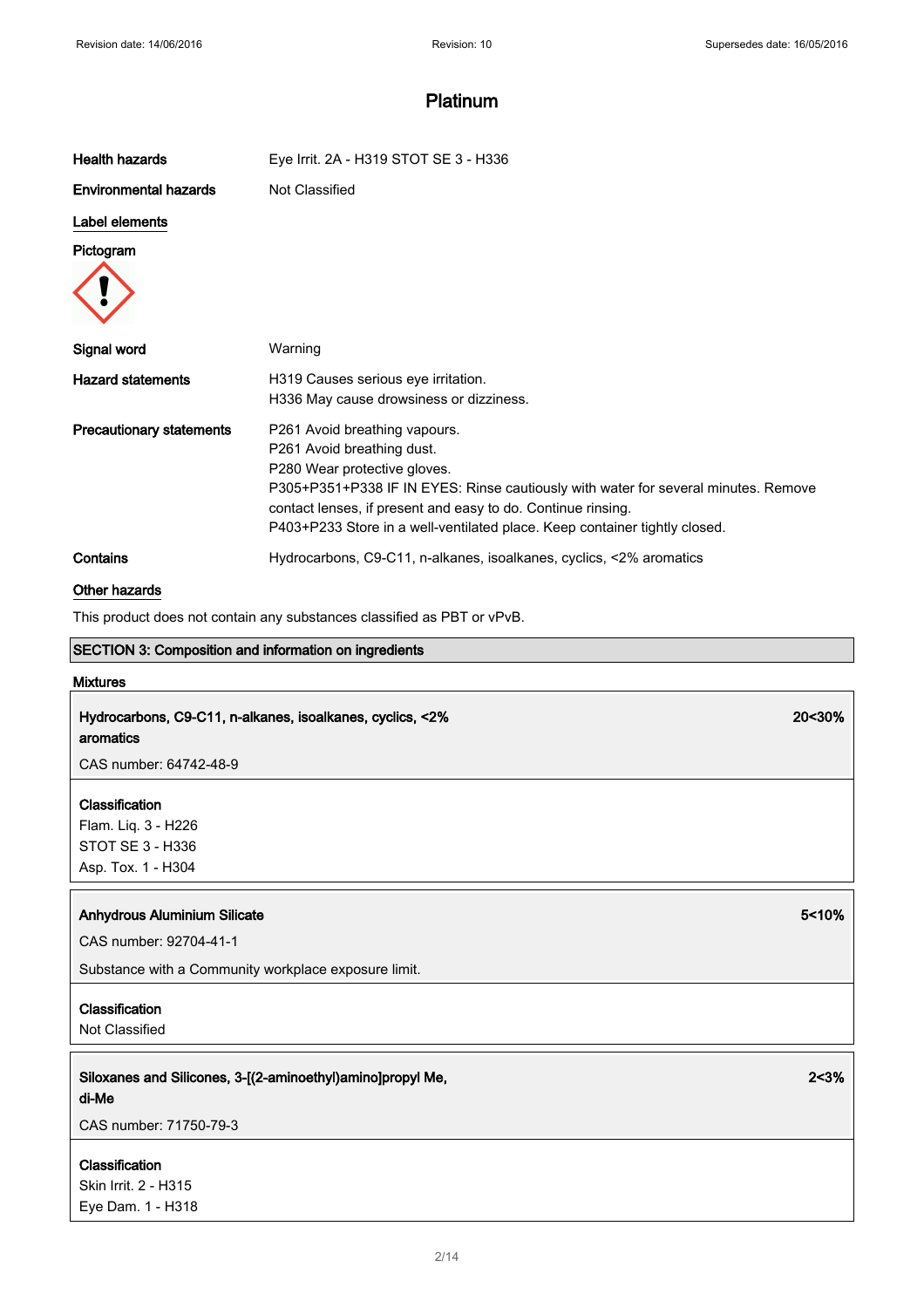| Paraffin Wax 150/155                                                | 0.5<0.7%      |  |
|---------------------------------------------------------------------|---------------|--|
| CAS number: 8002-74-2                                               |               |  |
| Substance with a Community workplace exposure limit.                |               |  |
| Classification<br>Not Classified                                    |               |  |
| <b>Paraffin Wax</b>                                                 | 0.5<0.7%      |  |
| CAS number: 8002-74-2                                               |               |  |
| Substance with a Community workplace exposure limit.                |               |  |
| Classification<br>Not Classified                                    |               |  |
| <b>Titanium Dioxide</b>                                             | $0.1 < 0.2\%$ |  |
| CAS number: 13463-67-7                                              |               |  |
| Substance with a Community workplace exposure limit.                |               |  |
| Classification<br>Not Classified                                    |               |  |
| <b>Diiron Trioxide</b>                                              | 0.1 < 0.2%    |  |
| CAS number: 1309-37-1                                               |               |  |
| Substance with a Community workplace exposure limit.                |               |  |
| Classification<br>Not Classified                                    |               |  |
| The full text for all hazard statements is displayed in Section 16. |               |  |
| <b>SECTION 4: First aid measures</b>                                |               |  |

# Description of first aid measures

| General information | Get medical attention immediately. Show this Safety Data Sheet to the medical personnel.                                                                                                                                                                                                                                                                                                                                                                                                                                                                                                                                                                                                                           |
|---------------------|--------------------------------------------------------------------------------------------------------------------------------------------------------------------------------------------------------------------------------------------------------------------------------------------------------------------------------------------------------------------------------------------------------------------------------------------------------------------------------------------------------------------------------------------------------------------------------------------------------------------------------------------------------------------------------------------------------------------|
| Inhalation          | Remove affected person from source of contamination. Move affected person to fresh air and<br>keep warm and at rest in a position comfortable for breathing. Maintain an open airway.<br>Loosen tight clothing such as collar, tie or belt. When breathing is difficult, properly trained<br>personnel may assist affected person by administering oxygen. Place unconscious person on<br>their side in the recovery position and ensure breathing can take place.                                                                                                                                                                                                                                                 |
| Ingestion           | Rinse mouth thoroughly with water. Remove any dentures. Give a few small glasses of water<br>or milk to drink. Stop if the affected person feels sick as vomiting may be dangerous. Do not<br>induce vomiting unless under the direction of medical personnel. If vomiting occurs, the head<br>should be kept low so that vomit does not enter the lungs. Never give anything by mouth to an<br>unconscious person. Move affected person to fresh air and keep warm and at rest in a<br>position comfortable for breathing. Place unconscious person on their side in the recovery<br>position and ensure breathing can take place. Maintain an open airway. Loosen tight clothing<br>such as collar, tie or belt. |
| <b>Skin Contact</b> | Rinse with water.                                                                                                                                                                                                                                                                                                                                                                                                                                                                                                                                                                                                                                                                                                  |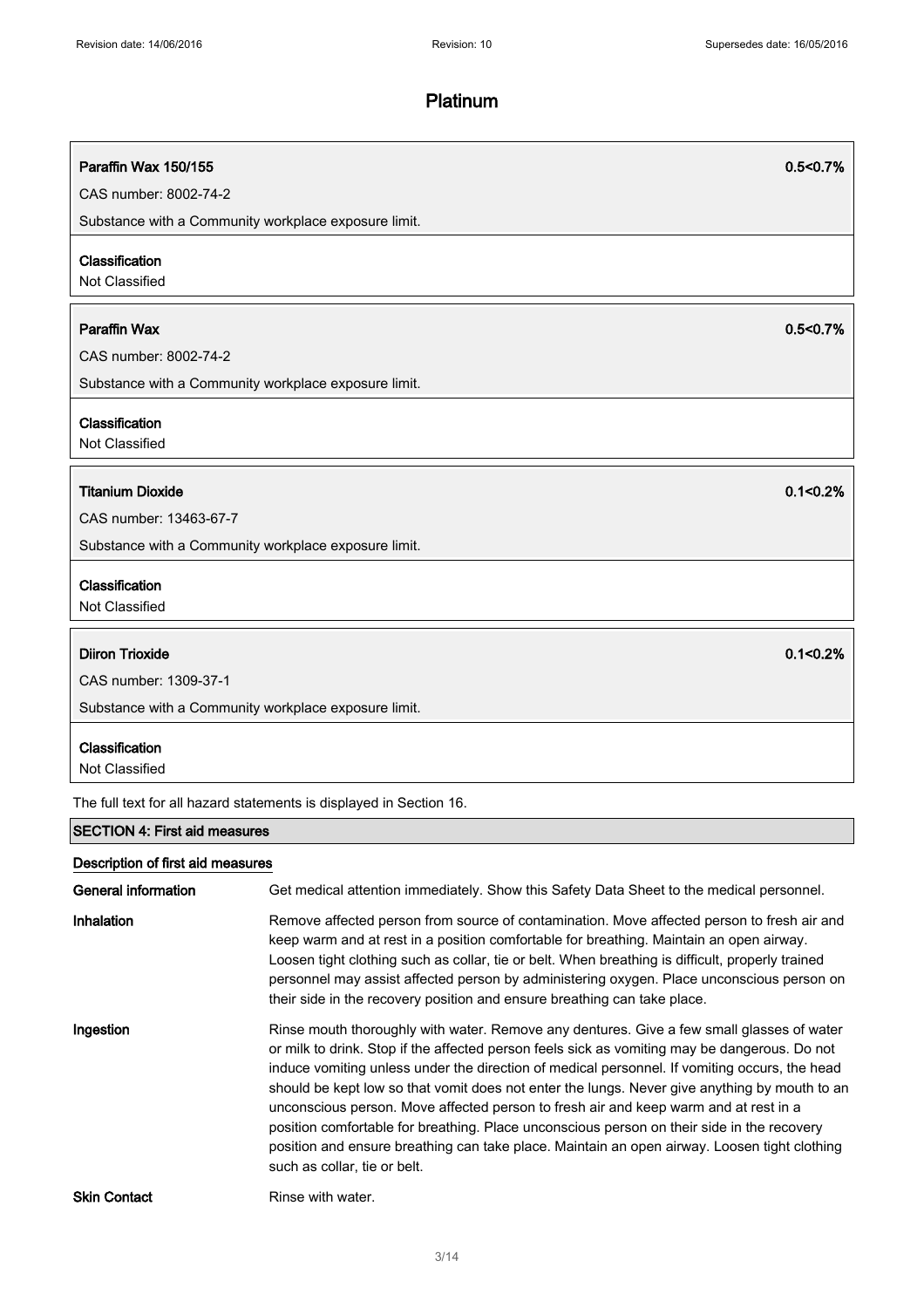| Eye contact                                           | Rinse immediately with plenty of water. Remove any contact lenses and open eyelids wide<br>apart. Continue to rinse for at least 10 minutes.                                                                                                                                                                                                                                                                                                                                                                                                                                                                                                                  |
|-------------------------------------------------------|---------------------------------------------------------------------------------------------------------------------------------------------------------------------------------------------------------------------------------------------------------------------------------------------------------------------------------------------------------------------------------------------------------------------------------------------------------------------------------------------------------------------------------------------------------------------------------------------------------------------------------------------------------------|
| <b>Protection of first aiders</b>                     | First aid personnel should wear appropriate protective equipment during any rescue. If it is<br>suspected that volatile contaminants are still present around the affected person, first aid<br>personnel should wear an appropriate respirator or self-contained breathing apparatus. Wash<br>contaminated clothing thoroughly with water before removing it from the affected person, or<br>wear gloves. It may be dangerous for first aid personnel to carry out mouth-to-mouth<br>resuscitation.                                                                                                                                                          |
|                                                       | Most important symptoms and effects, both acute and delayed                                                                                                                                                                                                                                                                                                                                                                                                                                                                                                                                                                                                   |
| <b>General information</b>                            | See Section 11 for additional information on health hazards. The severity of the symptoms<br>described will vary dependent on the concentration and the length of exposure.                                                                                                                                                                                                                                                                                                                                                                                                                                                                                   |
| Inhalation                                            | A single exposure may cause the following adverse effects: Headache. Nausea, vomiting.<br>Central nervous system depression. Drowsiness, dizziness, disorientation, vertigo. Narcotic<br>effect.                                                                                                                                                                                                                                                                                                                                                                                                                                                              |
| Ingestion                                             | Gastrointestinal symptoms, including upset stomach. Fumes from the stomach contents may<br>be inhaled, resulting in the same symptoms as inhalation.                                                                                                                                                                                                                                                                                                                                                                                                                                                                                                          |
| Skin contact                                          | Prolonged contact may cause dryness of the skin.                                                                                                                                                                                                                                                                                                                                                                                                                                                                                                                                                                                                              |
| Eye contact                                           | Irritating to eyes.                                                                                                                                                                                                                                                                                                                                                                                                                                                                                                                                                                                                                                           |
|                                                       | Indication of any immediate medical attention and special treatment needed                                                                                                                                                                                                                                                                                                                                                                                                                                                                                                                                                                                    |
| Notes for the doctor                                  | Treat symptomatically.                                                                                                                                                                                                                                                                                                                                                                                                                                                                                                                                                                                                                                        |
| <b>SECTION 5: Firefighting measures</b>               |                                                                                                                                                                                                                                                                                                                                                                                                                                                                                                                                                                                                                                                               |
| <b>Extinguishing media</b>                            |                                                                                                                                                                                                                                                                                                                                                                                                                                                                                                                                                                                                                                                               |
| Suitable extinguishing media                          | The product is not flammable. Extinguish with alcohol-resistant foam, carbon dioxide, dry<br>powder or water fog. Use fire-extinguishing media suitable for the surrounding fire.                                                                                                                                                                                                                                                                                                                                                                                                                                                                             |
| Unsuitable extinguishing<br>media                     | Do not use water jet as an extinguisher, as this will spread the fire.                                                                                                                                                                                                                                                                                                                                                                                                                                                                                                                                                                                        |
| Special hazards arising from the substance or mixture |                                                                                                                                                                                                                                                                                                                                                                                                                                                                                                                                                                                                                                                               |
| Specific hazards                                      | Containers can burst violently or explode when heated, due to excessive pressure build-up.                                                                                                                                                                                                                                                                                                                                                                                                                                                                                                                                                                    |
| <b>Hazardous combustion</b><br>products               | Thermal decomposition or combustion products may include the following substances:<br>Harmful gases or vapours.                                                                                                                                                                                                                                                                                                                                                                                                                                                                                                                                               |
| <b>Advice for firefighters</b>                        |                                                                                                                                                                                                                                                                                                                                                                                                                                                                                                                                                                                                                                                               |
| Protective actions during<br>firefighting             | Avoid breathing fire gases or vapours. Evacuate area. Keep upwind to avoid inhalation of<br>gases, vapours, fumes and smoke. Ventilate closed spaces before entering them. Cool<br>containers exposed to heat with water spray and remove them from the fire area if it can be<br>done without risk. Cool containers exposed to flames with water until well after the fire is out.<br>If a leak or spill has not ignited, use water spray to disperse vapours and protect men stopping<br>the leak. Control run-off water by containing and keeping it out of sewers and watercourses. If<br>risk of water pollution occurs, notify appropriate authorities. |
| Special protective equipment<br>for firefighters      | Wear positive-pressure self-contained breathing apparatus (SCBA) and appropriate protective<br>clothing. Firefighter's clothing conforming to Australia/New Zealand Standards AS/NZS 4967<br>(for clothing) AS/NZS 1801 (for helmets), AS/NZS 4821 (for protective boots), AS/NZS 1801<br>(for protective gloves) will provide a basic level of protection for chemical incidents.                                                                                                                                                                                                                                                                            |

SECTION 6: Accidental release measures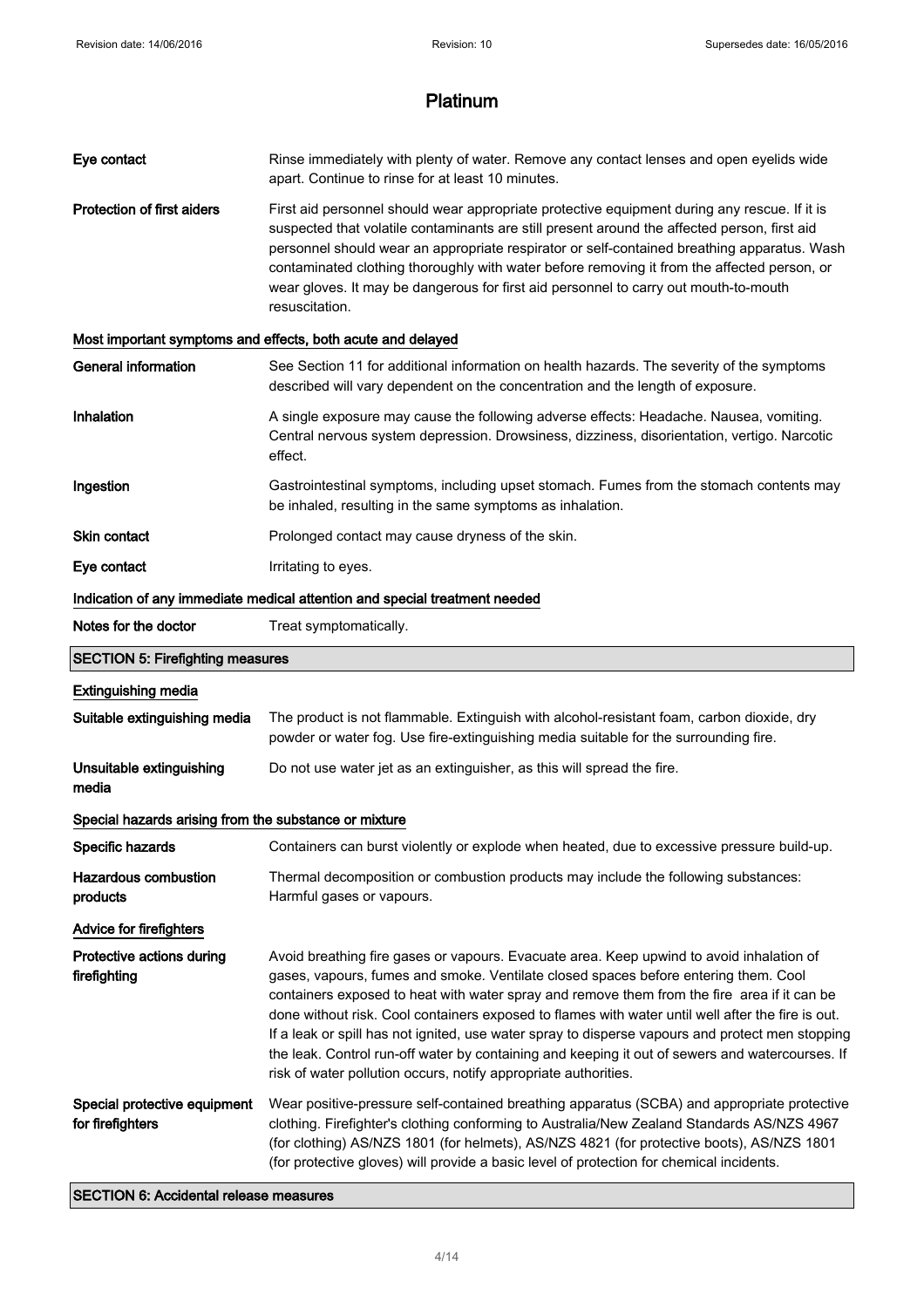# Personal precautions, protective equipment and emergency procedures

| <b>Personal precautions</b>                                  | No action shall be taken without appropriate training or involving any personal risk. Keep<br>unnecessary and unprotected personnel away from the spillage. Wear protective clothing as<br>described in Section 8 of this safety data sheet. Follow precautions for safe handling<br>described in this safety data sheet. Wash thoroughly after dealing with a spillage. Ensure<br>procedures and training for emergency decontamination and disposal are in place. Do not<br>touch or walk into spilled material. Avoid inhalation of dust and vapours. Use suitable<br>respiratory protection if ventilation is inadequate.                                                                                                                                                                                                                                                                                                                                                                                                                                                                                                                                                                                                                                                                                                                              |
|--------------------------------------------------------------|------------------------------------------------------------------------------------------------------------------------------------------------------------------------------------------------------------------------------------------------------------------------------------------------------------------------------------------------------------------------------------------------------------------------------------------------------------------------------------------------------------------------------------------------------------------------------------------------------------------------------------------------------------------------------------------------------------------------------------------------------------------------------------------------------------------------------------------------------------------------------------------------------------------------------------------------------------------------------------------------------------------------------------------------------------------------------------------------------------------------------------------------------------------------------------------------------------------------------------------------------------------------------------------------------------------------------------------------------------|
| <b>Environmental precautions</b>                             |                                                                                                                                                                                                                                                                                                                                                                                                                                                                                                                                                                                                                                                                                                                                                                                                                                                                                                                                                                                                                                                                                                                                                                                                                                                                                                                                                            |
| <b>Environmental precautions</b>                             | Immiscible with water. Aquatic toxicity is unlikely to occur. However, large or frequent spills<br>may have hazardous effects on the environment. Absorb spillage with non-combustible,<br>absorbent material. Large Spillages: Inform the relevant authorities if environmental pollution<br>occurs (sewers, waterways, soil or air).                                                                                                                                                                                                                                                                                                                                                                                                                                                                                                                                                                                                                                                                                                                                                                                                                                                                                                                                                                                                                     |
| Methods and material for containment and cleaning up         |                                                                                                                                                                                                                                                                                                                                                                                                                                                                                                                                                                                                                                                                                                                                                                                                                                                                                                                                                                                                                                                                                                                                                                                                                                                                                                                                                            |
| Methods for cleaning up                                      | Wear protective clothing as described in Section 8 of this safety data sheet. Clear up spills<br>immediately and dispose of waste safely. Approach the spillage from upwind. Small Spillages:<br>If the product is soluble in water, dilute the spillage with water and mop it up. Alternatively, or<br>if it is not water-soluble, absorb the spillage with an inert, dry material and place it in a suitable<br>waste disposal container. Large Spillages: If leakage cannot be stopped, evacuate area.<br>Flush spilled material into an effluent treatment plant, or proceed as follows. Contain and<br>absorb spillage with sand, earth or other non-combustible material. Place waste in labelled,<br>sealed containers. Clean contaminated objects and areas thoroughly, observing<br>environmental regulations. The contaminated absorbent may pose the same hazard as the<br>spilled material. Flush contaminated area with plenty of water. Wash thoroughly after dealing<br>with a spillage. Following dilution, discharge to the sewer with plenty of water may be<br>permitted. The requirements of the local water authority must be complied with if<br>contaminated water is flushed directly to the sewer. Dispose of waste to licensed waste<br>disposal site in accordance with the requirements of the local Waste Disposal Authority. |
| Reference to other sections                                  |                                                                                                                                                                                                                                                                                                                                                                                                                                                                                                                                                                                                                                                                                                                                                                                                                                                                                                                                                                                                                                                                                                                                                                                                                                                                                                                                                            |
| Reference to other sections                                  | For personal protection, see Section 8. See Section 11 for additional information on health<br>hazards. See Section 12 for additional information on ecological hazards. For waste disposal,<br>see Section 13.                                                                                                                                                                                                                                                                                                                                                                                                                                                                                                                                                                                                                                                                                                                                                                                                                                                                                                                                                                                                                                                                                                                                            |
|                                                              | SECTION 7: Handling and storage, including how the chemical may be safely used                                                                                                                                                                                                                                                                                                                                                                                                                                                                                                                                                                                                                                                                                                                                                                                                                                                                                                                                                                                                                                                                                                                                                                                                                                                                             |
| Precautions for safe handling                                |                                                                                                                                                                                                                                                                                                                                                                                                                                                                                                                                                                                                                                                                                                                                                                                                                                                                                                                                                                                                                                                                                                                                                                                                                                                                                                                                                            |
| Usage precautions                                            | Read and follow manufacturer's recommendations. Wear protective clothing as described in<br>Section 8 of this safety data sheet. Keep away from food, drink and animal feeding stuffs.<br>Handle all packages and containers carefully to minimise spills. Keep container tightly sealed<br>when not in use. Avoid the formation of mists. Do not handle until all safety precautions have<br>been read and understood. Do not handle broken packages without protective equipment.                                                                                                                                                                                                                                                                                                                                                                                                                                                                                                                                                                                                                                                                                                                                                                                                                                                                        |
| Advice on general<br>occupational hygiene                    | Wash promptly if skin becomes contaminated. Take off contaminated clothing and wash<br>before reuse. Wash contaminated clothing before reuse. Do not eat, drink or smoke when<br>using this product. Wash at the end of each work shift and before eating, smoking and using<br>the toilet. Change work clothing daily before leaving workplace.                                                                                                                                                                                                                                                                                                                                                                                                                                                                                                                                                                                                                                                                                                                                                                                                                                                                                                                                                                                                           |
| Conditions for safe storage, including any incompatibilities |                                                                                                                                                                                                                                                                                                                                                                                                                                                                                                                                                                                                                                                                                                                                                                                                                                                                                                                                                                                                                                                                                                                                                                                                                                                                                                                                                            |
| <b>Storage precautions</b>                                   | Store in accordance with local regulations. Keep only in the original container. Keep container<br>tightly closed, in a cool, well ventilated place. Keep containers upright. Protect containers from<br>damage. Bund storage facilities to prevent soil and water pollution in the event of spillage. The<br>storage area floor should be leak-tight, jointless and not absorbent.                                                                                                                                                                                                                                                                                                                                                                                                                                                                                                                                                                                                                                                                                                                                                                                                                                                                                                                                                                        |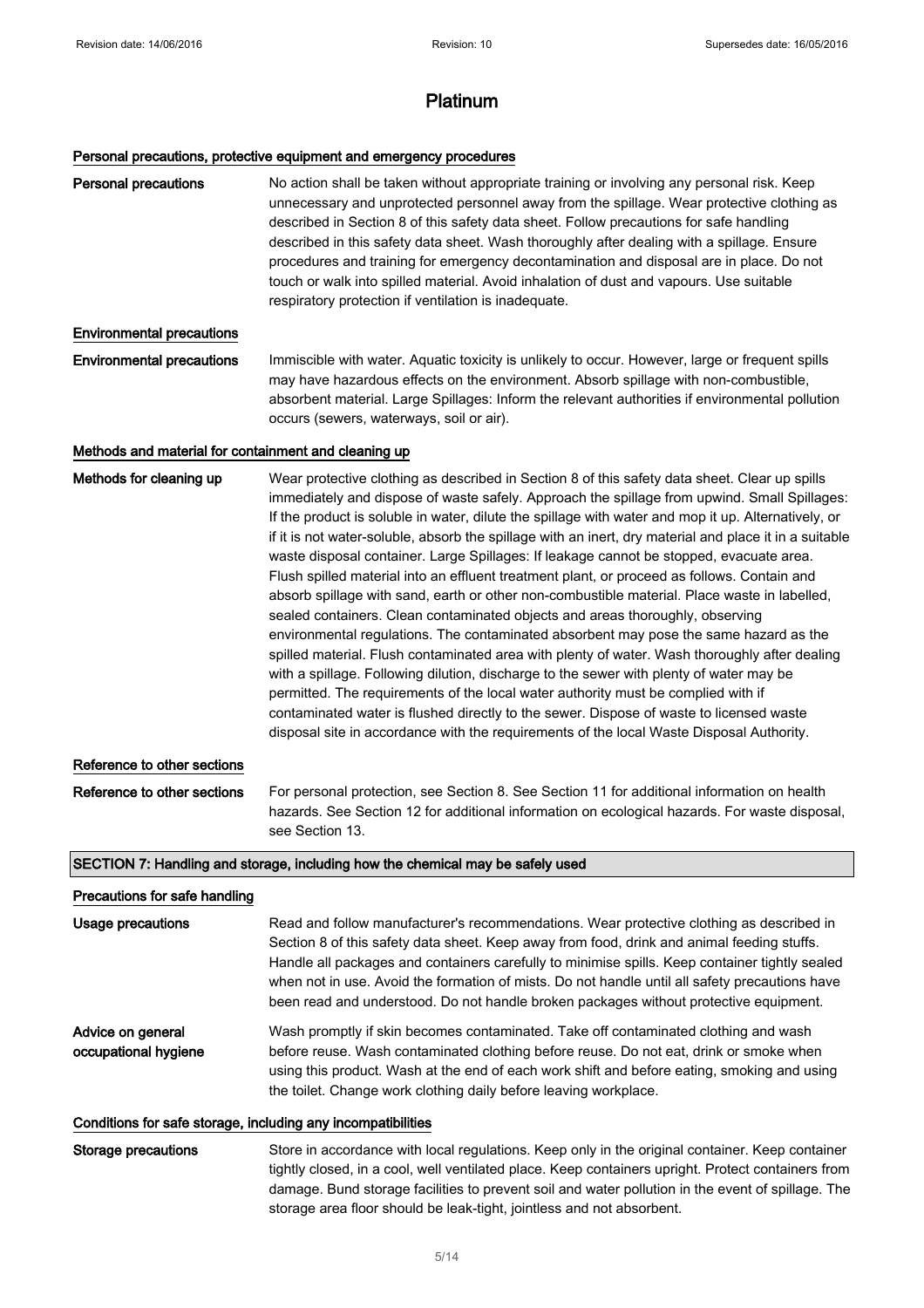### Storage class Chemical storage.

Specific end use(s)

Specific end use(s) The identified uses for this product are detailed in Section 1.2.

## SECTION 8: Exposure controls and personal protection

### Control parameters

## Occupational exposure limits

### Anhydrous Aluminium Silicate

Long-term exposure limit (8-hour TWA): NOHSC 10 mg/m<sup>3</sup>

## Paraffin Wax 150/155

Long-term exposure limit (8-hour TWA): 2 mg/m<sup>3</sup> fume

### Paraffin Wax

Long-term exposure limit (8-hour TWA): 2 mg/m<sup>3</sup> fume

### Titanium Dioxide

Long-term exposure limit (8-hour TWA): 10 mg/m<sup>3</sup>

## Diiron Trioxide

as Fe

Long-term exposure limit (8-hour TWA): 5 mg/m<sup>3</sup> fume

NOHSC = The National Occupational Health and Safety Commission.

### Siloxanes and Silicones, 3-[(2-aminoethyl)amino]propyl Me, di-Me (CAS: 71750-79-3)

Ingredient comments No exposure limits known for ingredient(s).

### Exposure controls





| Appropriate engineering<br>controls | Provide adequate ventilation. Personal, workplace environment or biological monitoring may<br>be required to determine the effectiveness of the ventilation or other control measures and/or<br>the necessity to use respiratory protective equipment. Use process enclosures, local exhaust<br>ventilation or other engineering controls as the primary means to minimise worker exposure.<br>Personal protective equipment should only be used if worker exposure cannot be controlled<br>adequately by the engineering control measures. Ensure control measures are regularly<br>inspected and maintained. Ensure operatives are trained to minimise exposure. |
|-------------------------------------|--------------------------------------------------------------------------------------------------------------------------------------------------------------------------------------------------------------------------------------------------------------------------------------------------------------------------------------------------------------------------------------------------------------------------------------------------------------------------------------------------------------------------------------------------------------------------------------------------------------------------------------------------------------------|
| Eye/face protection                 | Eyewear complying with an approved standard should be worn if a risk assessment indicates<br>eye contact is possible. Personal protective equipment for eye and face protection should<br>comply with Australia/New Zealand Standard AS/NZS 1337. Wear tight-fitting, chemical<br>splash goggles or face shield. If inhalation hazards exist, a full-face respirator may be required<br>instead.                                                                                                                                                                                                                                                                   |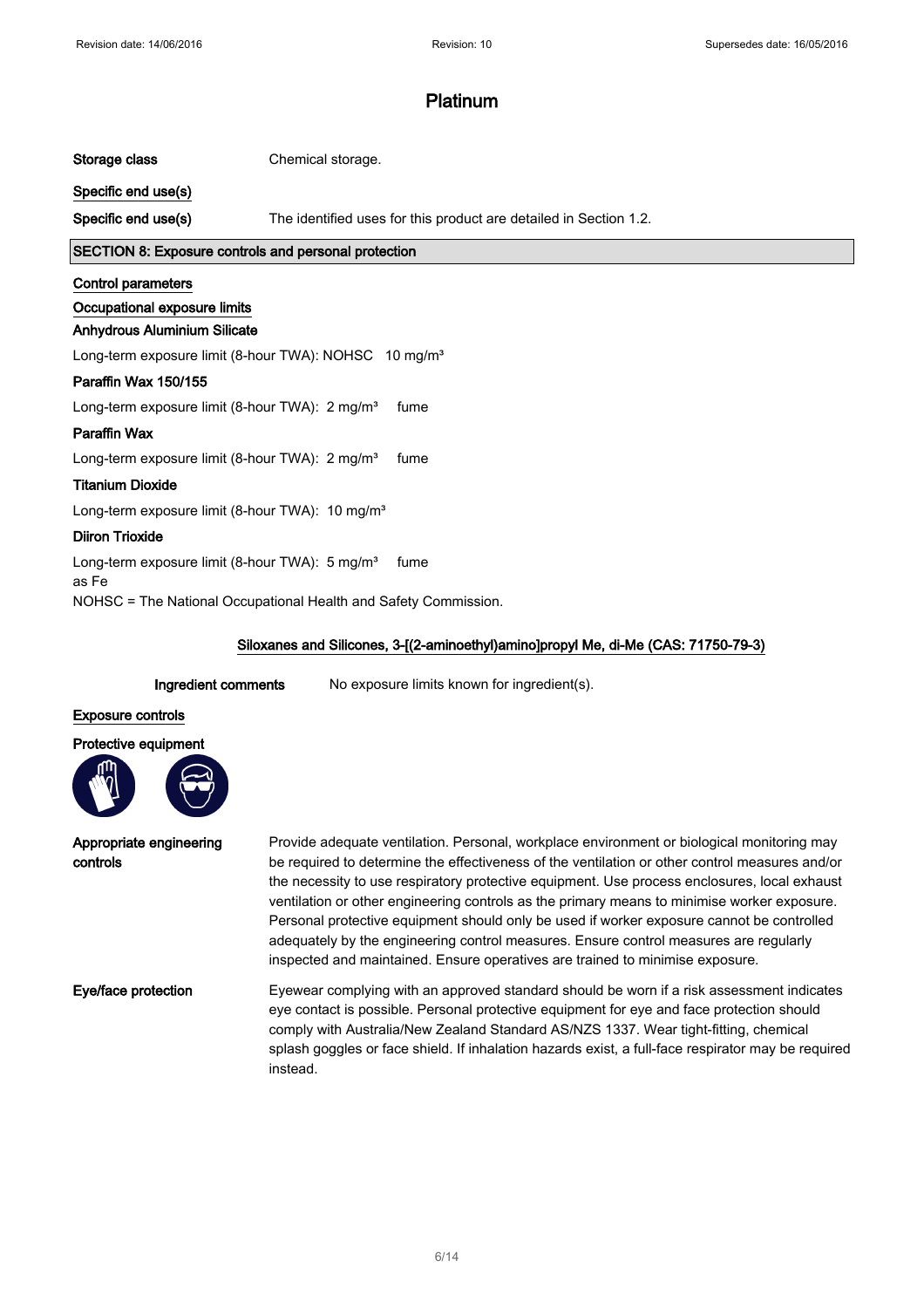| Hand protection                   | Chemical-resistant, impervious gloves complying with an approved standard should be worn if<br>a risk assessment indicates skin contact is possible. The most suitable glove should be<br>chosen in consultation with the glove supplier/manufacturer, who can provide information<br>about the breakthrough time of the glove material. To protect hands from chemicals, gloves<br>should comply with Australia/New Zealand Standard AS/NZS 2161. Considering the data<br>specified by the glove manufacturer, check during use that the gloves are retaining their<br>protective properties and change them as soon as any deterioration is detected. Frequent<br>changes are recommended.                                                                               |
|-----------------------------------|----------------------------------------------------------------------------------------------------------------------------------------------------------------------------------------------------------------------------------------------------------------------------------------------------------------------------------------------------------------------------------------------------------------------------------------------------------------------------------------------------------------------------------------------------------------------------------------------------------------------------------------------------------------------------------------------------------------------------------------------------------------------------|
| Other skin and body<br>protection | Appropriate footwear and additional protective clothing complying with an approved standard<br>should be worn if a risk assessment indicates skin contamination is possible.                                                                                                                                                                                                                                                                                                                                                                                                                                                                                                                                                                                               |
| Hygiene measures                  | Provide eyewash station and safety shower. Contaminated work clothing should not be<br>allowed out of the workplace. Wash contaminated clothing before reuse. Clean equipment<br>and the work area every day. Good personal hygiene procedures should be implemented.<br>Wash at the end of each work shift and before eating, smoking and using the toilet. When<br>using do not eat, drink or smoke. Preventive industrial medical examinations should be carried<br>out. Warn cleaning personnel of any hazardous properties of the product.                                                                                                                                                                                                                            |
| <b>Respiratory protection</b>     | Respiratory protection complying with an approved standard should be worn if a risk<br>assessment indicates inhalation of contaminants is possible. Ensure all respiratory protective<br>equipment is suitable for its intended use and complies with Australia/New Zealand Standard<br>AS/NZS 1716. Check that the respirator fits tightly and the filter is changed regularly. Gas and<br>combination filter cartridges should comply with Australia/New Zealand Standard AS/NZS<br>1716. Full face mask respirators with replaceable filter cartridges should comply with<br>Australia/New Zealand Standard AS/NZS 1716. Half mask and quarter mask respirators with<br>replaceable filter cartridges should comply with Australia/New Zealand Standard AS/NZS<br>1716. |
| <b>Environmental exposure</b>     | Keep container tightly sealed when not in use.                                                                                                                                                                                                                                                                                                                                                                                                                                                                                                                                                                                                                                                                                                                             |

controls

# SECTION 9: Physical and chemical properties

# Information on basic physical and chemical properties

| Appearance                      | Viscous liquid.                                                                                                                                                                                                       |  |
|---------------------------------|-----------------------------------------------------------------------------------------------------------------------------------------------------------------------------------------------------------------------|--|
| Colour                          | White.                                                                                                                                                                                                                |  |
| Odour                           | Pleasant, agreeable.                                                                                                                                                                                                  |  |
| <b>Odour threshold</b>          | Not available.                                                                                                                                                                                                        |  |
| рH                              | Not applicable.                                                                                                                                                                                                       |  |
| <b>Melting point</b>            | $\sim 0^{\circ}$ C                                                                                                                                                                                                    |  |
| Initial boiling point and range | Not available.                                                                                                                                                                                                        |  |
| Flash point                     | > 62°C CC (Closed cup).                                                                                                                                                                                               |  |
| <b>Evaporation rate</b>         | Not available.                                                                                                                                                                                                        |  |
| Flammability Limit - Lower(%)   | Not available.                                                                                                                                                                                                        |  |
| Other flammability              | This product does not sustain combustion, according to the sustained combustibility test L.2,<br>Part III, section 32 of the UN Recommendations on the Transport of Dangerous Goods,<br>Manual of Tests and Criteria. |  |
| Vapour pressure                 | Not available.                                                                                                                                                                                                        |  |
| Vapour density                  | Not available.                                                                                                                                                                                                        |  |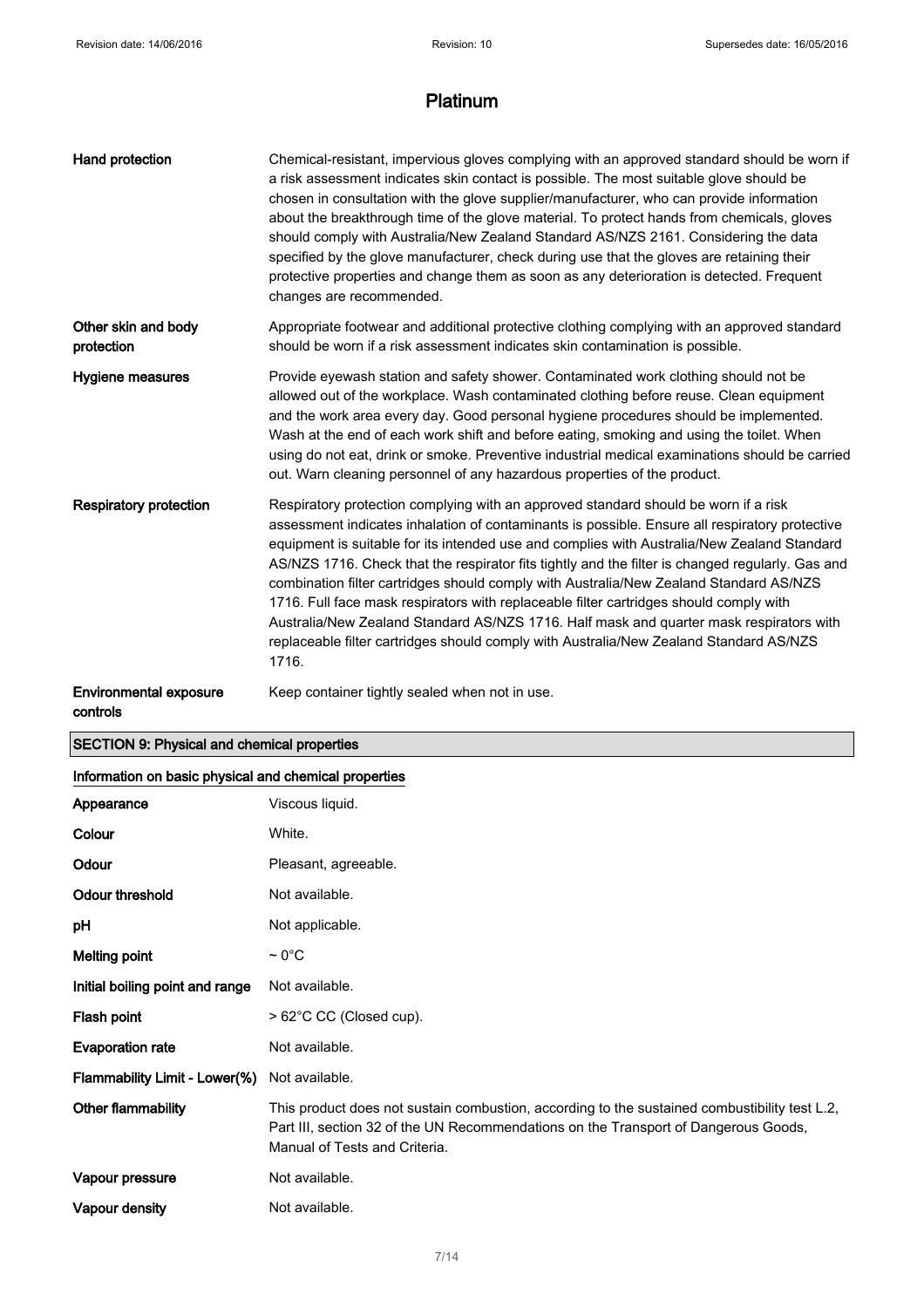| <b>Relative density</b>                                             | ~ $0.940 \text{ @ } (20^{\circ}C)^{\circ}C$                                                                                                                             |
|---------------------------------------------------------------------|-------------------------------------------------------------------------------------------------------------------------------------------------------------------------|
| Solubility Value (g/100g H2O<br>$20^{\circ}$ C)                     | Insoluble in water. Miscible with the following materials: Hydrocarbons.                                                                                                |
| <b>Partition coefficient</b>                                        | Not available.                                                                                                                                                          |
| Auto-ignition temperature                                           | Not available.                                                                                                                                                          |
| <b>Decomposition Temperature</b>                                    | Not available.                                                                                                                                                          |
| <b>Viscosity</b>                                                    | ~17,000 cP @ 20°C Kinematic viscosity > 20.5 mm <sup>2</sup> /s.                                                                                                        |
| <b>Oxidising properties</b>                                         | Not applicable.                                                                                                                                                         |
| Comments                                                            | Information declared as "Not available" or "Not applicable" is not considered to be relevant to<br>the implementation of the proper control measures.                   |
| Volatile organic compound                                           | This product contains a maximum VOC content of 188 g/litre.                                                                                                             |
| <b>SECTION 10: Stability and reactivity</b>                         |                                                                                                                                                                         |
| <b>Reactivity</b>                                                   | There are no known reactivity hazards associated with this product.                                                                                                     |
| <b>Stability</b>                                                    | Stable at normal ambient temperatures and when used as recommended. Stable under the<br>prescribed storage conditions.                                                  |
| Possibility of hazardous<br>reactions                               | No potentially hazardous reactions known.                                                                                                                               |
| Conditions to avoid                                                 | Avoid excessive heat for prolonged periods of time. Containers can burst violently or explode<br>when heated, due to excessive pressure build-up.                       |
| Materials to avoid                                                  | No specific material or group of materials is likely to react with the product to produce a<br>hazardous situation.                                                     |
| Hazardous decomposition<br>products                                 | Does not decompose when used and stored as recommended. Thermal decomposition or<br>combustion products may include the following substances: Harmful gases or vapours. |
| <b>SECTION 11: Toxicological information</b>                        |                                                                                                                                                                         |
| Information on toxicological effects                                |                                                                                                                                                                         |
| Acute toxicity - oral<br>Notes (oral LD <sub>50</sub> )             | Based on available data the classification criteria are not met.                                                                                                        |
| Acute toxicity - dermal<br>Notes (dermal LD <sub>50</sub> )         | Based on available data the classification criteria are not met.                                                                                                        |
| Acute toxicity - inhalation<br>Notes (inhalation LC <sub>50</sub> ) | Based on available data the classification criteria are not met.                                                                                                        |
| Skin corrosion/irritation                                           |                                                                                                                                                                         |
| Animal data                                                         | Based on available data the classification criteria are not met.                                                                                                        |
| Human skin model test                                               | No information required.                                                                                                                                                |
| Serious eye damage/irritation<br>Serious eye damage/irritation      | Causes serious eye irritation.                                                                                                                                          |
| <b>Respiratory sensitisation</b>                                    |                                                                                                                                                                         |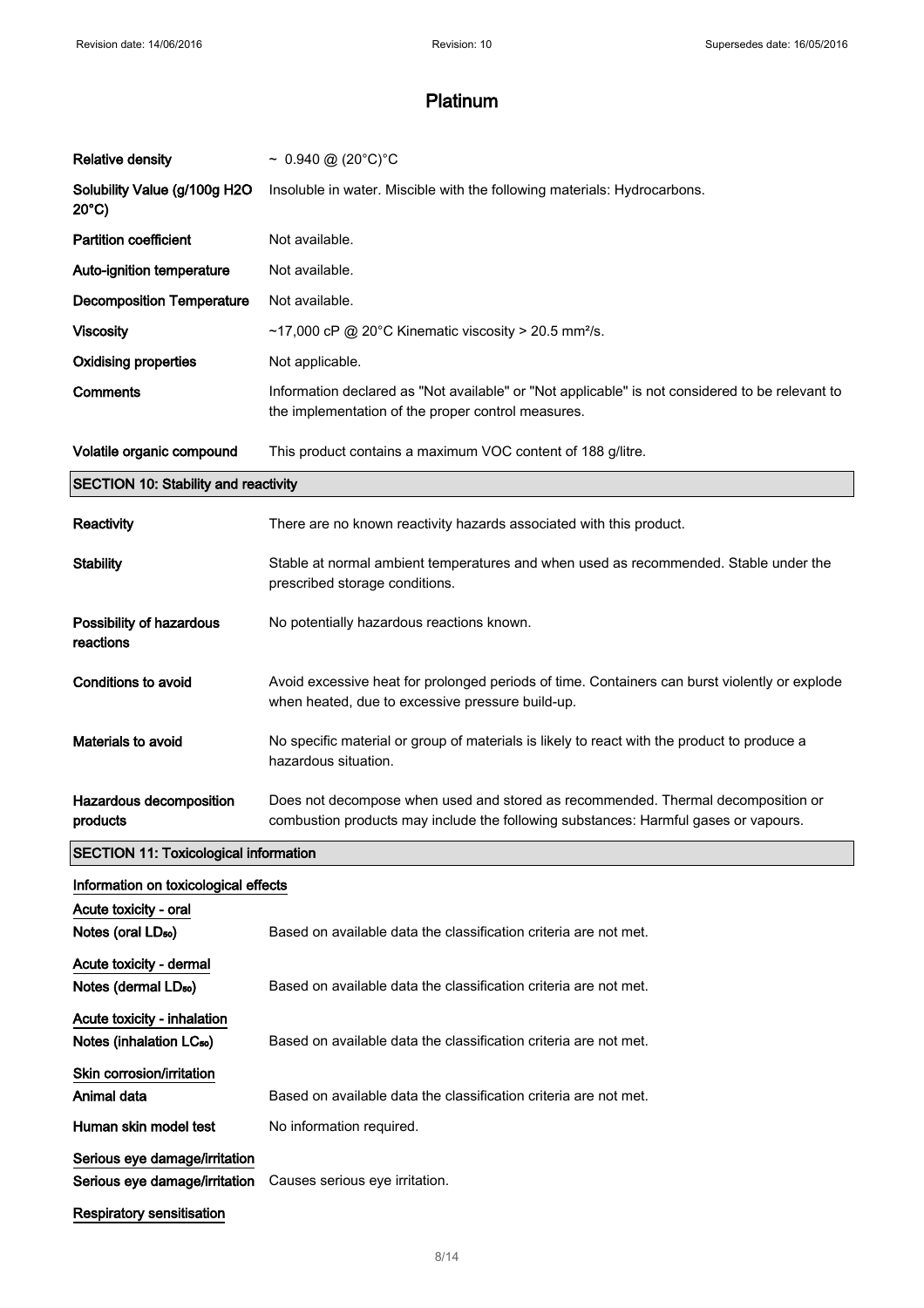| <b>Respiratory sensitisation</b>                           | Based on available data the classification criteria are not met.                                                                                                                                                                                                                                                                                                                                                          |  |
|------------------------------------------------------------|---------------------------------------------------------------------------------------------------------------------------------------------------------------------------------------------------------------------------------------------------------------------------------------------------------------------------------------------------------------------------------------------------------------------------|--|
| <b>Skin sensitisation</b><br><b>Skin sensitisation</b>     | Based on available data the classification criteria are not met.                                                                                                                                                                                                                                                                                                                                                          |  |
| Germ cell mutagenicity<br>Genotoxicity - in vitro          | Based on available data the classification criteria are not met.                                                                                                                                                                                                                                                                                                                                                          |  |
| Carcinogenicity<br>Carcinogenicity                         | Based on available data the classification criteria are not met.                                                                                                                                                                                                                                                                                                                                                          |  |
| Reproductive toxicity<br>Reproductive toxicity - fertility | Based on available data the classification criteria are not met.                                                                                                                                                                                                                                                                                                                                                          |  |
| Reproductive toxicity -<br>development                     | Based on available data the classification criteria are not met.                                                                                                                                                                                                                                                                                                                                                          |  |
| Specific target organ toxicity - single exposure           |                                                                                                                                                                                                                                                                                                                                                                                                                           |  |
| STOT - single exposure                                     | STOT SE 3 - H336 May cause drowsiness or dizziness.                                                                                                                                                                                                                                                                                                                                                                       |  |
| <b>Target organs</b>                                       | Central nervous system                                                                                                                                                                                                                                                                                                                                                                                                    |  |
| Specific target organ toxicity - repeated exposure         |                                                                                                                                                                                                                                                                                                                                                                                                                           |  |
| STOT - repeated exposure                                   | Not classified as a specific target organ toxicant after repeated exposure.                                                                                                                                                                                                                                                                                                                                               |  |
| Aspiration hazard<br><b>Aspiration hazard</b>              | Based on available data the classification criteria are not met.                                                                                                                                                                                                                                                                                                                                                          |  |
| <b>General information</b>                                 | The severity of the symptoms described will vary dependent on the concentration and the<br>length of exposure.                                                                                                                                                                                                                                                                                                            |  |
| Inhalation                                                 | A single exposure may cause the following adverse effects: Headache. Nausea, vomiting.<br>Central nervous system depression. Drowsiness, dizziness, disorientation, vertigo. Narcotic<br>effect.                                                                                                                                                                                                                          |  |
| Ingestion                                                  | Gastrointestinal symptoms, including upset stomach. Fumes from the stomach contents may<br>be inhaled, resulting in the same symptoms as inhalation.                                                                                                                                                                                                                                                                      |  |
| <b>Skin Contact</b>                                        | Prolonged contact may cause dryness of the skin.                                                                                                                                                                                                                                                                                                                                                                          |  |
| Eye contact                                                | Irritating to eyes.                                                                                                                                                                                                                                                                                                                                                                                                       |  |
| Acute and chronic health<br>hazards                        | Because of the product's quantity and composition, the health hazard is regarded as low. This<br>product has low toxicity. Only large quantities are likely to have adverse effects on human<br>health. No specific acute or chronic health impact noted, but this chemical may still have<br>adverse impact on human health, either in general or on certain individuals with pre-existing<br>or latent health problems. |  |
| Route of entry                                             | Ingestion Inhalation Skin and/or eye contact                                                                                                                                                                                                                                                                                                                                                                              |  |
| <b>Target Organs</b>                                       | Central nervous system                                                                                                                                                                                                                                                                                                                                                                                                    |  |
| <b>Medical Symptoms</b>                                    | No specific symptoms noted, but this chemical may still have adverse health impact, either in<br>general or on certain individuals.                                                                                                                                                                                                                                                                                       |  |
| Toxicological information on ingredients.                  |                                                                                                                                                                                                                                                                                                                                                                                                                           |  |

# Hydrocarbons, C9-C11, n-alkanes, isoalkanes, cyclics, <2% aromatics

| Other health effects | There is no evidence that the product can cause cancer. |
|----------------------|---------------------------------------------------------|
|----------------------|---------------------------------------------------------|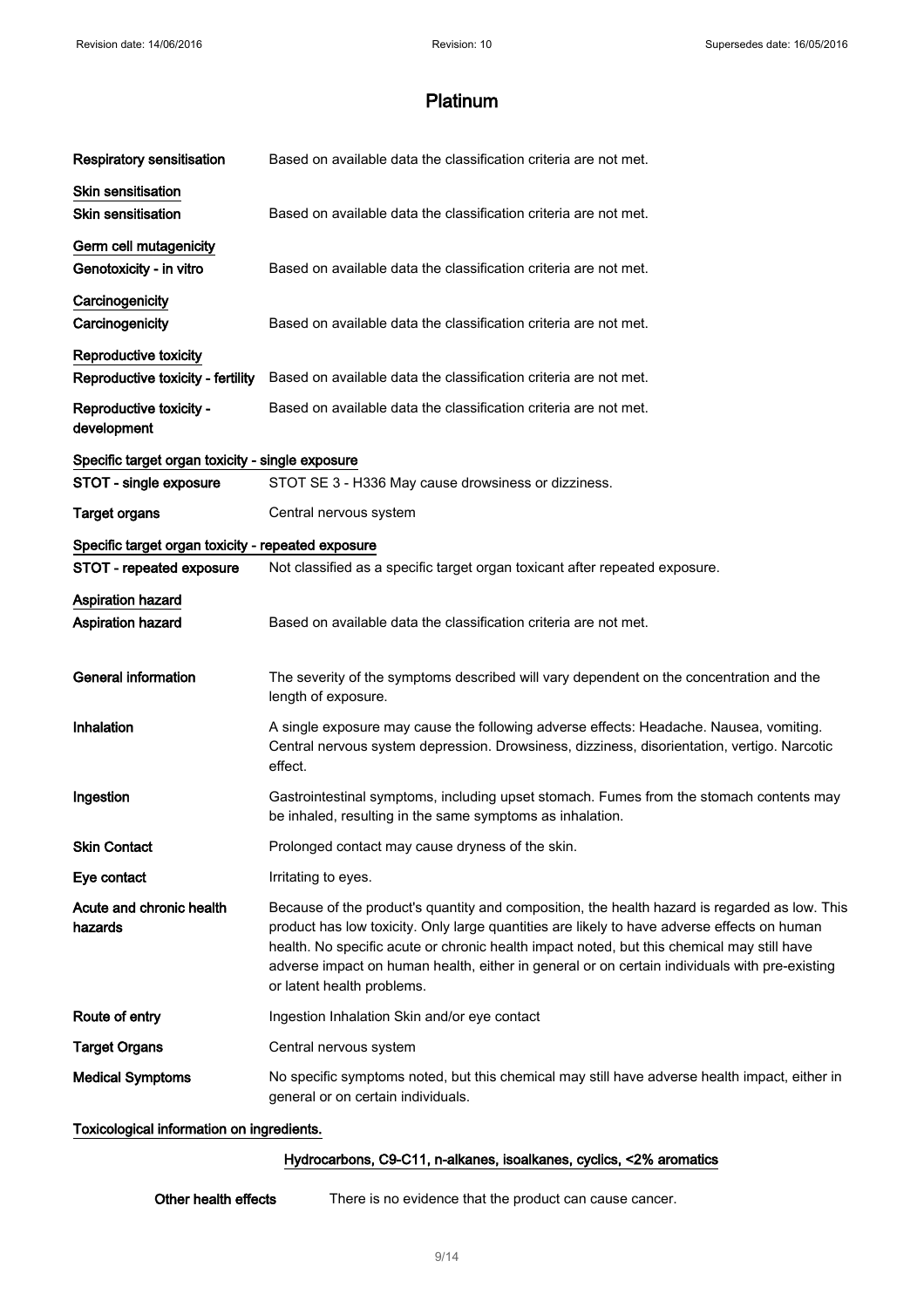|                                                                  | Acute toxicity - oral                                                                                                              |  |                                                                                                                                                                     |  |  |  |
|------------------------------------------------------------------|------------------------------------------------------------------------------------------------------------------------------------|--|---------------------------------------------------------------------------------------------------------------------------------------------------------------------|--|--|--|
|                                                                  | Acute toxicity oral (LD <sub>50</sub><br>mg/kg)                                                                                    |  | 5,000.0                                                                                                                                                             |  |  |  |
|                                                                  | <b>Species</b>                                                                                                                     |  | Rat                                                                                                                                                                 |  |  |  |
|                                                                  | Acute toxicity - dermal                                                                                                            |  |                                                                                                                                                                     |  |  |  |
|                                                                  | Acute toxicity dermal (LD <sub>50</sub> 5,000.0<br>mg/kg)                                                                          |  |                                                                                                                                                                     |  |  |  |
|                                                                  | <b>Species</b>                                                                                                                     |  | Rabbit                                                                                                                                                              |  |  |  |
|                                                                  | Siloxanes and Silicones, 3-[(2-aminoethyl)amino]propyl Me, di-Me                                                                   |  |                                                                                                                                                                     |  |  |  |
|                                                                  | Acute toxicity - oral                                                                                                              |  |                                                                                                                                                                     |  |  |  |
|                                                                  | Acute toxicity oral (LD <sub>50</sub><br>mg/kg)                                                                                    |  | 2,000.0                                                                                                                                                             |  |  |  |
|                                                                  | <b>Species</b>                                                                                                                     |  | Rat                                                                                                                                                                 |  |  |  |
|                                                                  | Paraffin Wax                                                                                                                       |  |                                                                                                                                                                     |  |  |  |
|                                                                  | Other health effects                                                                                                               |  | There is no evidence that the product can cause cancer.                                                                                                             |  |  |  |
|                                                                  | <b>SECTION 12: Ecological Information</b>                                                                                          |  |                                                                                                                                                                     |  |  |  |
| Ecotoxicity                                                      | Not regarded as dangerous for the environment. However, large or frequent spills may have<br>hazardous effects on the environment. |  |                                                                                                                                                                     |  |  |  |
|                                                                  | Ecological information on ingredients.                                                                                             |  |                                                                                                                                                                     |  |  |  |
|                                                                  |                                                                                                                                    |  | Hydrocarbons, C9-C11, n-alkanes, isoalkanes, cyclics, <2% aromatics                                                                                                 |  |  |  |
|                                                                  | Ecotoxicity                                                                                                                        |  | The product is not expected to be toxic to aquatic organisms.                                                                                                       |  |  |  |
|                                                                  |                                                                                                                                    |  | Siloxanes and Silicones, 3-[(2-aminoethyl)amino]propyl Me, di-Me                                                                                                    |  |  |  |
|                                                                  | Ecotoxicity                                                                                                                        |  | The product does not contain organically bound halogen. The product contains an<br>organic complexing agent with a DOC level of degradation of < 80% after 28 days. |  |  |  |
| <b>Toxicity</b>                                                  |                                                                                                                                    |  | Based on available data the classification criteria are not met.                                                                                                    |  |  |  |
| Acute toxicity - fish                                            |                                                                                                                                    |  | Not determined.                                                                                                                                                     |  |  |  |
| Acute toxicity - aquatic<br>Not determined.<br>invertebrates     |                                                                                                                                    |  |                                                                                                                                                                     |  |  |  |
|                                                                  | Acute toxicity - aquatic plants                                                                                                    |  | Not determined.                                                                                                                                                     |  |  |  |
| Not determined.<br>Acute toxicity -<br>microorganisms            |                                                                                                                                    |  |                                                                                                                                                                     |  |  |  |
| Acute toxicity - terrestrial                                     |                                                                                                                                    |  | Not determined.                                                                                                                                                     |  |  |  |
| Ecological information on ingredients.                           |                                                                                                                                    |  |                                                                                                                                                                     |  |  |  |
| Siloxanes and Silicones, 3-[(2-aminoethyl)amino]propyl Me, di-Me |                                                                                                                                    |  |                                                                                                                                                                     |  |  |  |

Acute toxicity - fish Not available.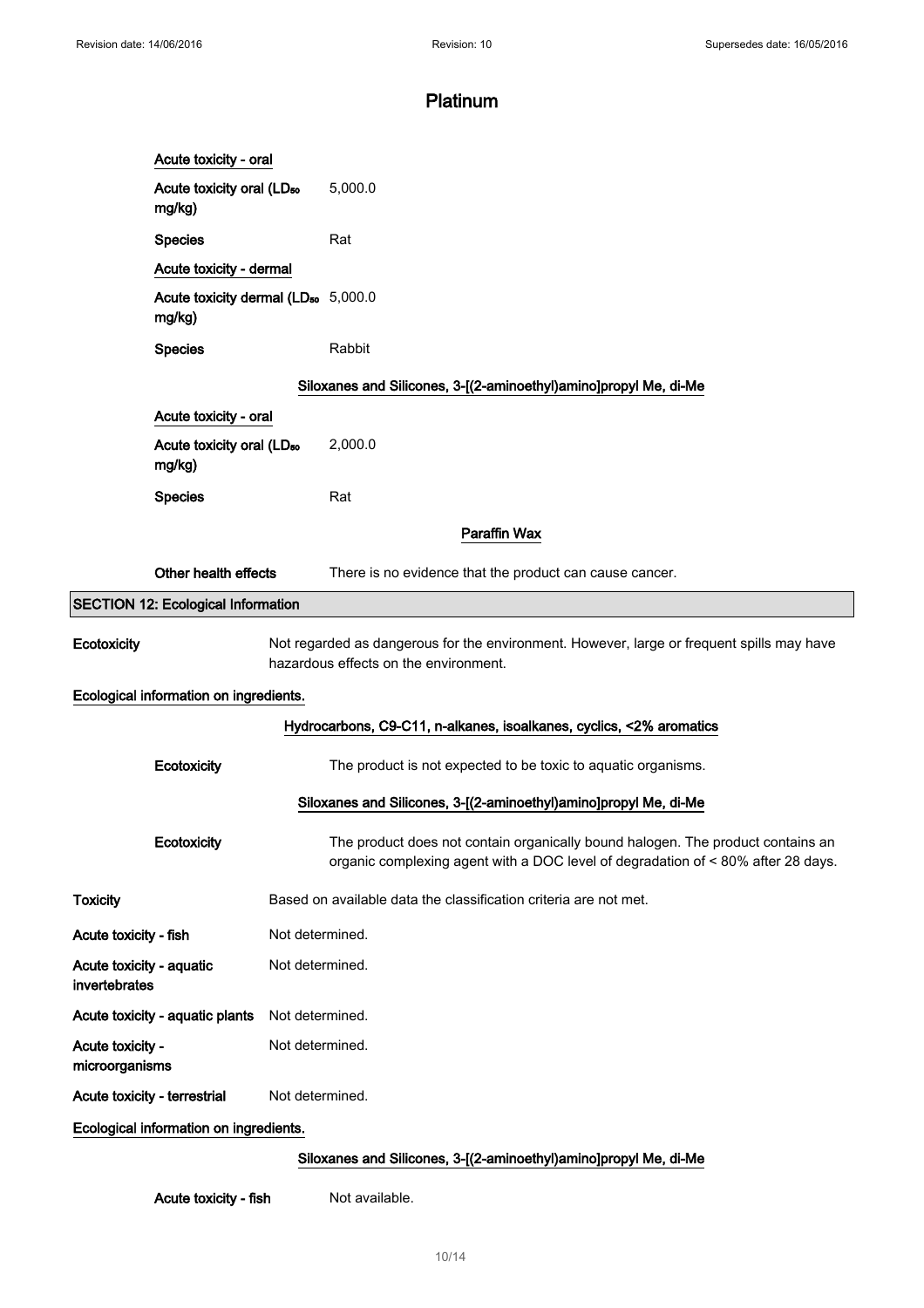| Acute toxicity - aquatic<br>invertebrates | Not applicable. |
|-------------------------------------------|-----------------|
| Acute toxicity - aquatic<br>plants        | Not applicable. |

# Persistence and degradability

Persistence and degradability The degradability of the product is not known.

# Ecological information on ingredients.

|                                        | Hydrocarbons, C9-C11, n-alkanes, isoalkanes, cyclics, <2% aromatics                                                |  |  |
|----------------------------------------|--------------------------------------------------------------------------------------------------------------------|--|--|
| Persistence and<br>degradability       | Volatile substances are degraded in the atmosphere within a few days.                                              |  |  |
|                                        | Siloxanes and Silicones, 3-[(2-aminoethyl)amino]propyl Me, di-Me                                                   |  |  |
| Persistence and<br>degradability       | There are no data on the degradability of this product.                                                            |  |  |
|                                        | Paraffin Wax                                                                                                       |  |  |
| Persistence and<br>degradability       | The product is not readily biodegradable.                                                                          |  |  |
| <b>Bioaccumulative potential</b>       |                                                                                                                    |  |  |
| <b>Bioaccumulative Potential</b>       | No data available on bioaccumulation.                                                                              |  |  |
| <b>Partition coefficient</b>           | Not available.                                                                                                     |  |  |
| Ecological information on ingredients. |                                                                                                                    |  |  |
|                                        | Hydrocarbons, C9-C11, n-alkanes, isoalkanes, cyclics, <2% aromatics                                                |  |  |
| <b>Bioaccumulative Potential</b>       | The product does not contain any substances expected to be bioaccumulating.                                        |  |  |
|                                        | Siloxanes and Silicones, 3-[(2-aminoethyl)amino]propyl Me, di-Me                                                   |  |  |
|                                        | Bioaccumulative Potential No data available on bioaccumulation.                                                    |  |  |
|                                        | Paraffin Wax                                                                                                       |  |  |
|                                        | Bioaccumulative Potential The product does not contain any substances expected to be bioaccumulating.              |  |  |
| Mobility in soil                       |                                                                                                                    |  |  |
| <b>Mobility</b>                        | The product is insoluble in water. The product contains volatile substances which may spread<br>in the atmosphere. |  |  |
| Ecological information on ingredients. |                                                                                                                    |  |  |
|                                        | Hydrocarbons, C9-C11, n-alkanes, isoalkanes, cyclics, <2% aromatics                                                |  |  |
| <b>Mobility</b>                        | The product contains volatile organic compounds (VOCs) which will evaporate<br>easily from all surfaces.           |  |  |
|                                        | Siloxanes and Silicones, 3-[(2-aminoethyl)amino]propyl Me, di-Me                                                   |  |  |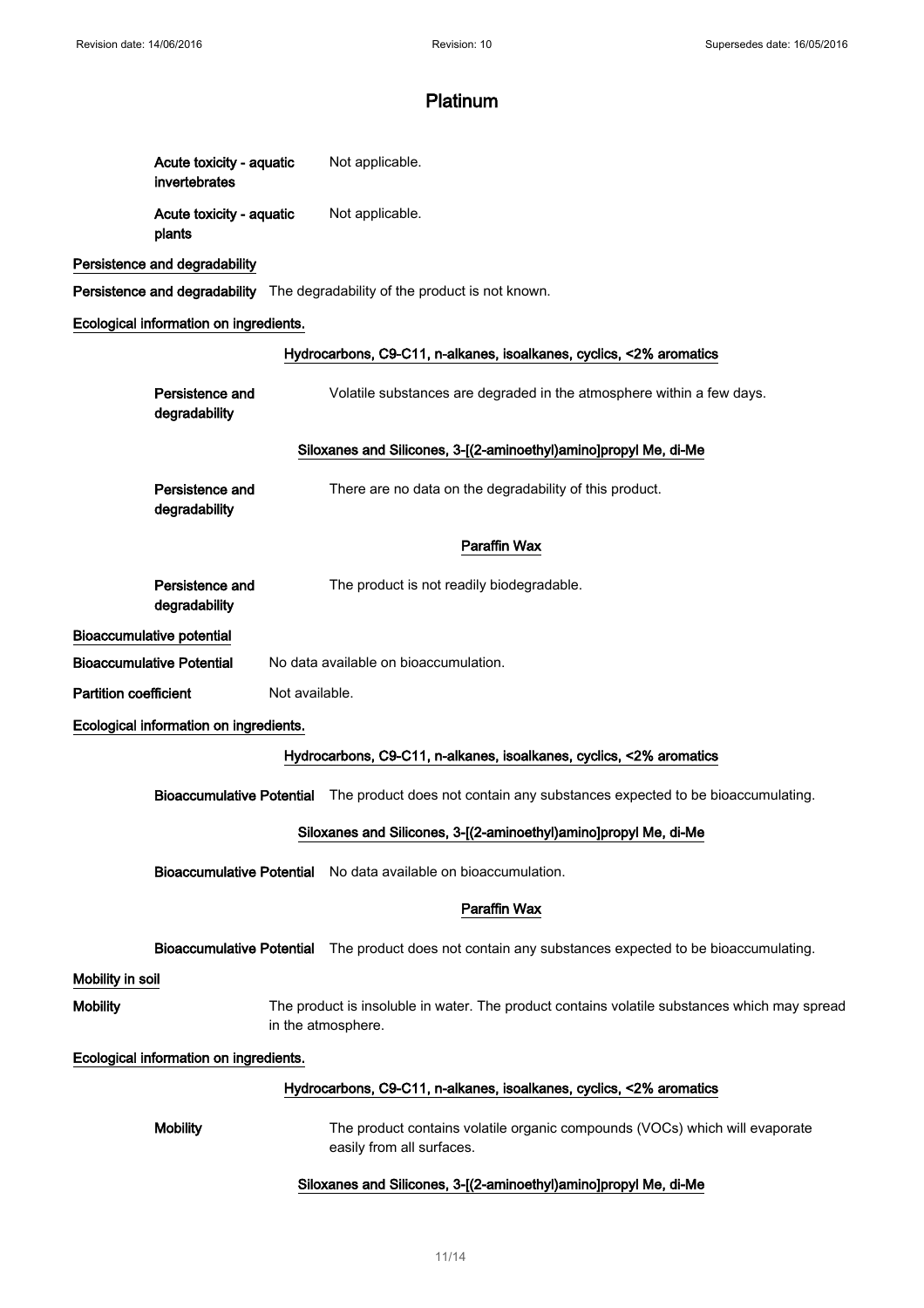| <b>Mobility</b>                            | The product is insoluble in water and will spread on the water surface.                                                                                                                                                                                                                                                                                                                                                                                                                                                                                                                                                                                                                                                                                 |  |  |  |  |
|--------------------------------------------|---------------------------------------------------------------------------------------------------------------------------------------------------------------------------------------------------------------------------------------------------------------------------------------------------------------------------------------------------------------------------------------------------------------------------------------------------------------------------------------------------------------------------------------------------------------------------------------------------------------------------------------------------------------------------------------------------------------------------------------------------------|--|--|--|--|
|                                            | Paraffin Wax                                                                                                                                                                                                                                                                                                                                                                                                                                                                                                                                                                                                                                                                                                                                            |  |  |  |  |
| <b>Mobility</b>                            | Not considered mobile.                                                                                                                                                                                                                                                                                                                                                                                                                                                                                                                                                                                                                                                                                                                                  |  |  |  |  |
| Results of PBT and vPvB assessment         |                                                                                                                                                                                                                                                                                                                                                                                                                                                                                                                                                                                                                                                                                                                                                         |  |  |  |  |
| Results of PBT and vPvB<br>assessment      | This product does not contain any substances classified as PBT or vPvB.                                                                                                                                                                                                                                                                                                                                                                                                                                                                                                                                                                                                                                                                                 |  |  |  |  |
| Ecological information on ingredients.     |                                                                                                                                                                                                                                                                                                                                                                                                                                                                                                                                                                                                                                                                                                                                                         |  |  |  |  |
|                                            | Hydrocarbons, C9-C11, n-alkanes, isoalkanes, cyclics, <2% aromatics                                                                                                                                                                                                                                                                                                                                                                                                                                                                                                                                                                                                                                                                                     |  |  |  |  |
| Results of PBT and vPvB<br>assessment      | This substance is not classified as PBT or vPvB according to current EU criteria.                                                                                                                                                                                                                                                                                                                                                                                                                                                                                                                                                                                                                                                                       |  |  |  |  |
|                                            | Siloxanes and Silicones, 3-[(2-aminoethyl)amino]propyl Me, di-Me                                                                                                                                                                                                                                                                                                                                                                                                                                                                                                                                                                                                                                                                                        |  |  |  |  |
| Results of PBT and vPvB<br>assessment      | This product does not contain any substances classified as PBT or vPvB.                                                                                                                                                                                                                                                                                                                                                                                                                                                                                                                                                                                                                                                                                 |  |  |  |  |
| Other adverse effects                      |                                                                                                                                                                                                                                                                                                                                                                                                                                                                                                                                                                                                                                                                                                                                                         |  |  |  |  |
| Other adverse effects                      | None known.                                                                                                                                                                                                                                                                                                                                                                                                                                                                                                                                                                                                                                                                                                                                             |  |  |  |  |
| <b>SECTION 13: Disposal considerations</b> |                                                                                                                                                                                                                                                                                                                                                                                                                                                                                                                                                                                                                                                                                                                                                         |  |  |  |  |
| Waste treatment methods                    |                                                                                                                                                                                                                                                                                                                                                                                                                                                                                                                                                                                                                                                                                                                                                         |  |  |  |  |
| <b>General information</b>                 | The generation of waste should be minimised or avoided wherever possible. Reuse or recycle<br>products wherever possible. This material and its container must be disposed of in a safe<br>way. Disposal of this product, process solutions, residues and by-products should at all times<br>comply with the requirements of environmental protection and waste disposal legislation and<br>any local authority requirements. When handling waste, the safety precautions applying to<br>handling of the product should be considered. Care should be taken when handling emptied<br>containers that have not been thoroughly cleaned or rinsed out. Empty containers or liners<br>may retain some product residues and hence be potentially hazardous. |  |  |  |  |
| <b>Disposal methods</b>                    | Dispose of surplus products and those that cannot be recycled via a licensed waste disposal<br>contractor. Waste, residues, empty containers, discarded work clothes and contaminated<br>cleaning materials should be collected in designated containers, labelled with their contents.<br>Waste packaging should be collected for reuse or recycling. Incineration or landfill should only<br>be considered when recycling is not feasible.                                                                                                                                                                                                                                                                                                            |  |  |  |  |
| <b>SECTION 14: Transport information</b>   |                                                                                                                                                                                                                                                                                                                                                                                                                                                                                                                                                                                                                                                                                                                                                         |  |  |  |  |
| General                                    | The product is not covered by international regulations on the transport of dangerous goods<br>(IMDG, IATA, ADR/RID).                                                                                                                                                                                                                                                                                                                                                                                                                                                                                                                                                                                                                                   |  |  |  |  |
| UN number                                  |                                                                                                                                                                                                                                                                                                                                                                                                                                                                                                                                                                                                                                                                                                                                                         |  |  |  |  |
| Not applicable.                            |                                                                                                                                                                                                                                                                                                                                                                                                                                                                                                                                                                                                                                                                                                                                                         |  |  |  |  |
| UN proper shipping name                    |                                                                                                                                                                                                                                                                                                                                                                                                                                                                                                                                                                                                                                                                                                                                                         |  |  |  |  |
| Not applicable.                            |                                                                                                                                                                                                                                                                                                                                                                                                                                                                                                                                                                                                                                                                                                                                                         |  |  |  |  |
| Transport hazard class(es)                 |                                                                                                                                                                                                                                                                                                                                                                                                                                                                                                                                                                                                                                                                                                                                                         |  |  |  |  |
| No transport warning sign required.        |                                                                                                                                                                                                                                                                                                                                                                                                                                                                                                                                                                                                                                                                                                                                                         |  |  |  |  |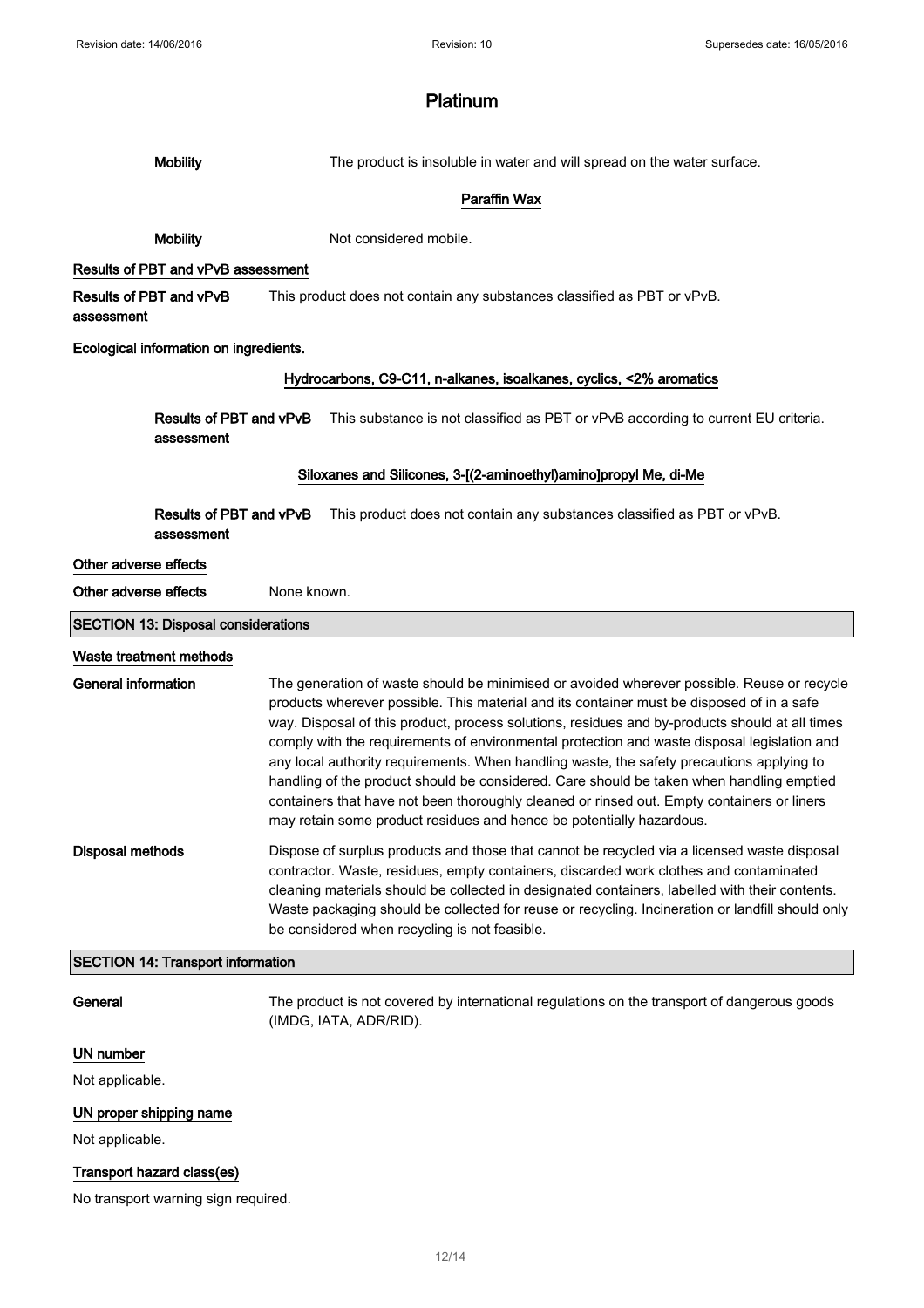## Transport labels

## Packing group

Not applicable.

## Environmental hazards

Environmentally hazardous substance/marine pollutant No.

## Special precautions for user

Not applicable.

# Transport in bulk according to Not applicable. Annex II of MARPOL 73/78 and the IBC Code

## Safety, health and environmental regulations/legislation specific for the substance or mixture

Schedule (SUSMP) No Poison Schedule number allocated

### Inventories

## Australia - AICS

All the ingredients are listed or exempt.

SECTION 16: Any other relevant information

| General information       | This product has been manufactured under ISO 9001 and ISO 14001 Quality and<br>Environmental Management Systems.                                                                                                                             |  |  |  |
|---------------------------|----------------------------------------------------------------------------------------------------------------------------------------------------------------------------------------------------------------------------------------------|--|--|--|
| <b>Training advice</b>    | Read and follow manufacturer's recommendations. Only trained personnel should use this<br>material.                                                                                                                                          |  |  |  |
| <b>Revision comments</b>  | NOTE: Lines within the margin indicate significant changes from the previous revision.                                                                                                                                                       |  |  |  |
| <b>Issued by</b>          | Prepared by Autosmart International Ltd, Lynn Lane, Shenstone, Lichfield, Staffordshire,<br>WS14 0DH, Great Britain.<br>www.autosmartinternational.com<br>rbutler@autosmart.co.uk<br>Tel +44 (0)1543 481616                                  |  |  |  |
| <b>Revision date</b>      | 14/06/2016                                                                                                                                                                                                                                   |  |  |  |
| Revision                  | 10                                                                                                                                                                                                                                           |  |  |  |
| Supersedes date           | 16/05/2016                                                                                                                                                                                                                                   |  |  |  |
| SDS No.                   | 10231                                                                                                                                                                                                                                        |  |  |  |
| <b>SDS</b> status         | Approved.                                                                                                                                                                                                                                    |  |  |  |
| Hazard statements in full | H226 Flammable liquid and vapour.<br>H304 May be fatal if swallowed and enters airways.<br>H315 Causes skin irritation.<br>H318 Causes serious eye damage.<br>H319 Causes serious eye irritation.<br>H336 May cause drowsiness or dizziness. |  |  |  |